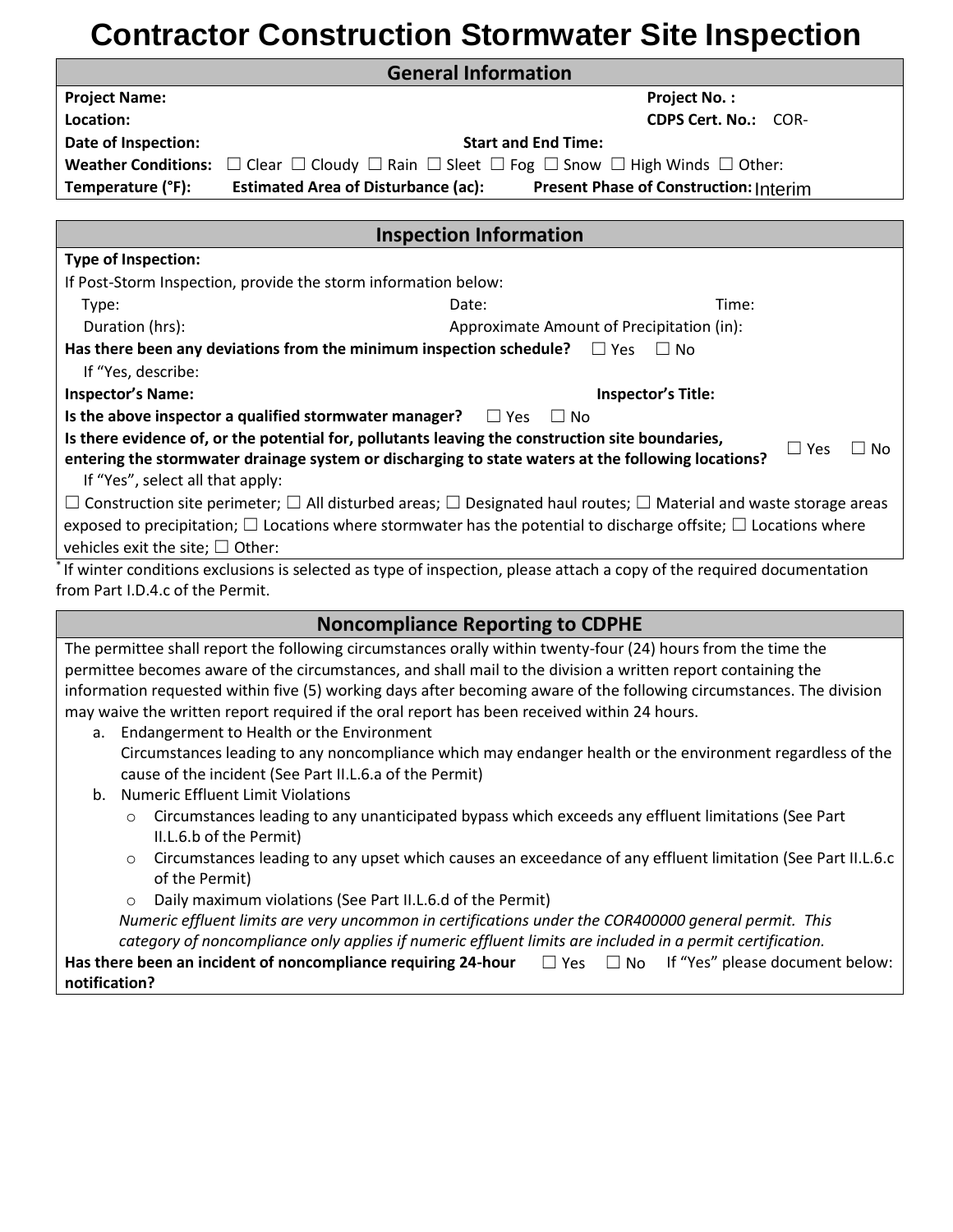| <b>Noncompliance Reporting to CDPHE Information</b> |  |                                            |                                    |  |  |  |  |
|-----------------------------------------------------|--|--------------------------------------------|------------------------------------|--|--|--|--|
| Date and Time of Incident                           |  | Date and Time of 24 Hour Oral Notification | Date of 5 Day Written Notification |  |  |  |  |
|                                                     |  |                                            |                                    |  |  |  |  |
| <b>Location and Description of Noncompliance</b>    |  | <b>Description of Corrective Action</b>    |                                    |  |  |  |  |
|                                                     |  |                                            |                                    |  |  |  |  |
|                                                     |  |                                            |                                    |  |  |  |  |
|                                                     |  |                                            |                                    |  |  |  |  |
|                                                     |  |                                            |                                    |  |  |  |  |
|                                                     |  |                                            |                                    |  |  |  |  |

| Date and Time of Incident                        |  | Date and Time of 24 Hour Oral Notification | Date of 5 Day Written Notification |
|--------------------------------------------------|--|--------------------------------------------|------------------------------------|
|                                                  |  |                                            |                                    |
| <b>Location and Description of Noncompliance</b> |  | <b>Description of Corrective Action</b>    |                                    |
|                                                  |  |                                            |                                    |
|                                                  |  |                                            |                                    |
|                                                  |  |                                            |                                    |
|                                                  |  |                                            |                                    |
|                                                  |  |                                            |                                    |

|                                                  |                                         | Date of 5 Day Written Notification         |
|--------------------------------------------------|-----------------------------------------|--------------------------------------------|
|                                                  |                                         |                                            |
| <b>Location and Description of Noncompliance</b> | <b>Description of Corrective Action</b> |                                            |
|                                                  |                                         |                                            |
|                                                  |                                         |                                            |
|                                                  |                                         |                                            |
|                                                  |                                         |                                            |
|                                                  |                                         | Date and Time of 24 Hour Oral Notification |

| Date and Time of Incident                        | Date and Time of 24 Hour Oral Notification | Date of 5 Day Written Notification |
|--------------------------------------------------|--------------------------------------------|------------------------------------|
|                                                  |                                            |                                    |
| <b>Location and Description of Noncompliance</b> | <b>Description of Corrective Action</b>    |                                    |
|                                                  |                                            |                                    |
|                                                  |                                            |                                    |
|                                                  |                                            |                                    |
|                                                  |                                            |                                    |
|                                                  |                                            |                                    |

|                                                  | Date of 5 Day Written Notification         |
|--------------------------------------------------|--------------------------------------------|
|                                                  |                                            |
| <b>Description of Corrective Action</b>          |                                            |
|                                                  |                                            |
|                                                  |                                            |
|                                                  |                                            |
|                                                  |                                            |
| <b>Location and Description of Noncompliance</b> | Date and Time of 24 Hour Oral Notification |

\* Attach copy of 5 day written notification to report. Indicate if written notification was waived, including the name of the division personnel who granted waiver.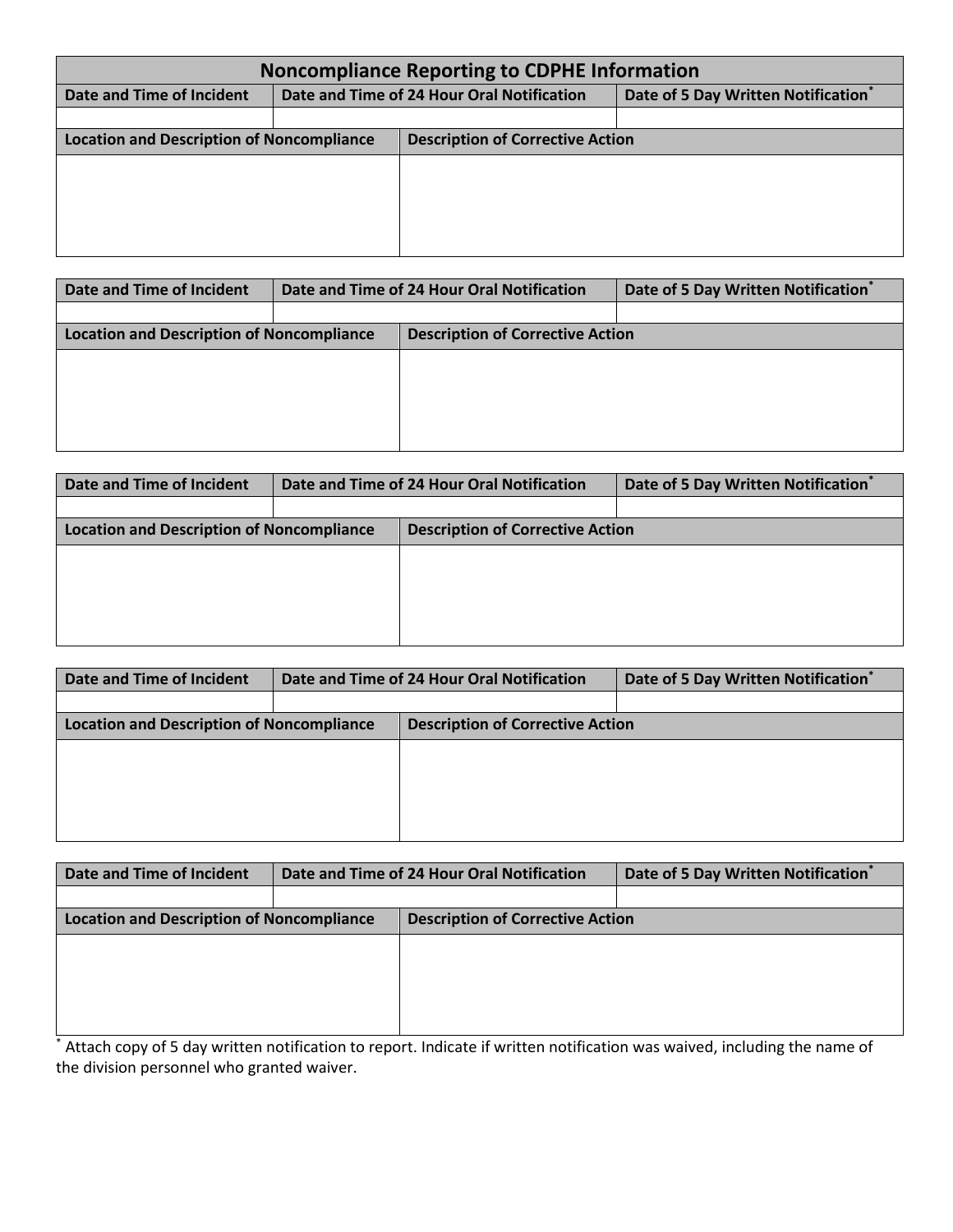|                                                                            |                                                                            |  | <b>Sediment Control Measures</b> |                        |                           |  |
|----------------------------------------------------------------------------|----------------------------------------------------------------------------|--|----------------------------------|------------------------|---------------------------|--|
| <b>Control Measure:</b>                                                    |                                                                            |  |                                  |                        |                           |  |
| Location:                                                                  |                                                                            |  |                                  |                        |                           |  |
| <b>Action Needed:</b>                                                      | <b>Routine Maintenance?</b>                                                |  | <b>Date Discovered:</b>          | <b>Date Corrected:</b> | <b>Operator Initials:</b> |  |
|                                                                            | <b>Inadequate Control Measure?</b>                                         |  |                                  |                        |                           |  |
|                                                                            | <b>Additional Control Measure?</b>                                         |  |                                  |                        |                           |  |
| Description of Routine Maintenance or Corrective Action and General Notes: |                                                                            |  |                                  |                        |                           |  |
|                                                                            |                                                                            |  |                                  |                        |                           |  |
|                                                                            |                                                                            |  |                                  |                        |                           |  |
|                                                                            |                                                                            |  |                                  |                        |                           |  |
| <b>Control Measure:</b>                                                    |                                                                            |  |                                  |                        |                           |  |
| Location:                                                                  |                                                                            |  |                                  |                        |                           |  |
| <b>Action Needed:</b>                                                      | <b>Routine Maintenance?</b>                                                |  | <b>Date Discovered:</b>          | <b>Date Corrected:</b> | <b>Operator Initials:</b> |  |
|                                                                            | <b>Inadequate Control Measure?</b>                                         |  |                                  |                        |                           |  |
|                                                                            | <b>Additional Control Measure?</b>                                         |  |                                  |                        |                           |  |
|                                                                            | Description of Routine Maintenance or Corrective Action and General Notes: |  |                                  |                        |                           |  |
|                                                                            |                                                                            |  |                                  |                        |                           |  |
|                                                                            |                                                                            |  |                                  |                        |                           |  |
|                                                                            |                                                                            |  |                                  |                        |                           |  |
|                                                                            |                                                                            |  |                                  |                        |                           |  |
|                                                                            |                                                                            |  |                                  |                        |                           |  |
|                                                                            |                                                                            |  |                                  |                        |                           |  |
|                                                                            |                                                                            |  |                                  |                        |                           |  |
|                                                                            |                                                                            |  |                                  |                        |                           |  |
| <b>Control Measure:</b>                                                    |                                                                            |  |                                  |                        |                           |  |
| Location:                                                                  |                                                                            |  |                                  |                        |                           |  |
| <b>Action Needed:</b>                                                      | <b>Routine Maintenance?</b>                                                |  | <b>Date Discovered:</b>          | <b>Date Corrected:</b> | <b>Operator Initials:</b> |  |
|                                                                            | <b>Inadequate Control Measure?</b>                                         |  |                                  |                        |                           |  |
|                                                                            | <b>Additional Control Measure?</b>                                         |  |                                  |                        |                           |  |
|                                                                            | Description of Routine Maintenance or Corrective Action and General Notes: |  |                                  |                        |                           |  |
|                                                                            |                                                                            |  |                                  |                        |                           |  |
|                                                                            |                                                                            |  |                                  |                        |                           |  |
|                                                                            |                                                                            |  |                                  |                        |                           |  |
|                                                                            |                                                                            |  |                                  |                        |                           |  |
|                                                                            |                                                                            |  |                                  |                        |                           |  |
|                                                                            |                                                                            |  |                                  |                        |                           |  |
|                                                                            |                                                                            |  |                                  |                        |                           |  |
|                                                                            |                                                                            |  |                                  |                        |                           |  |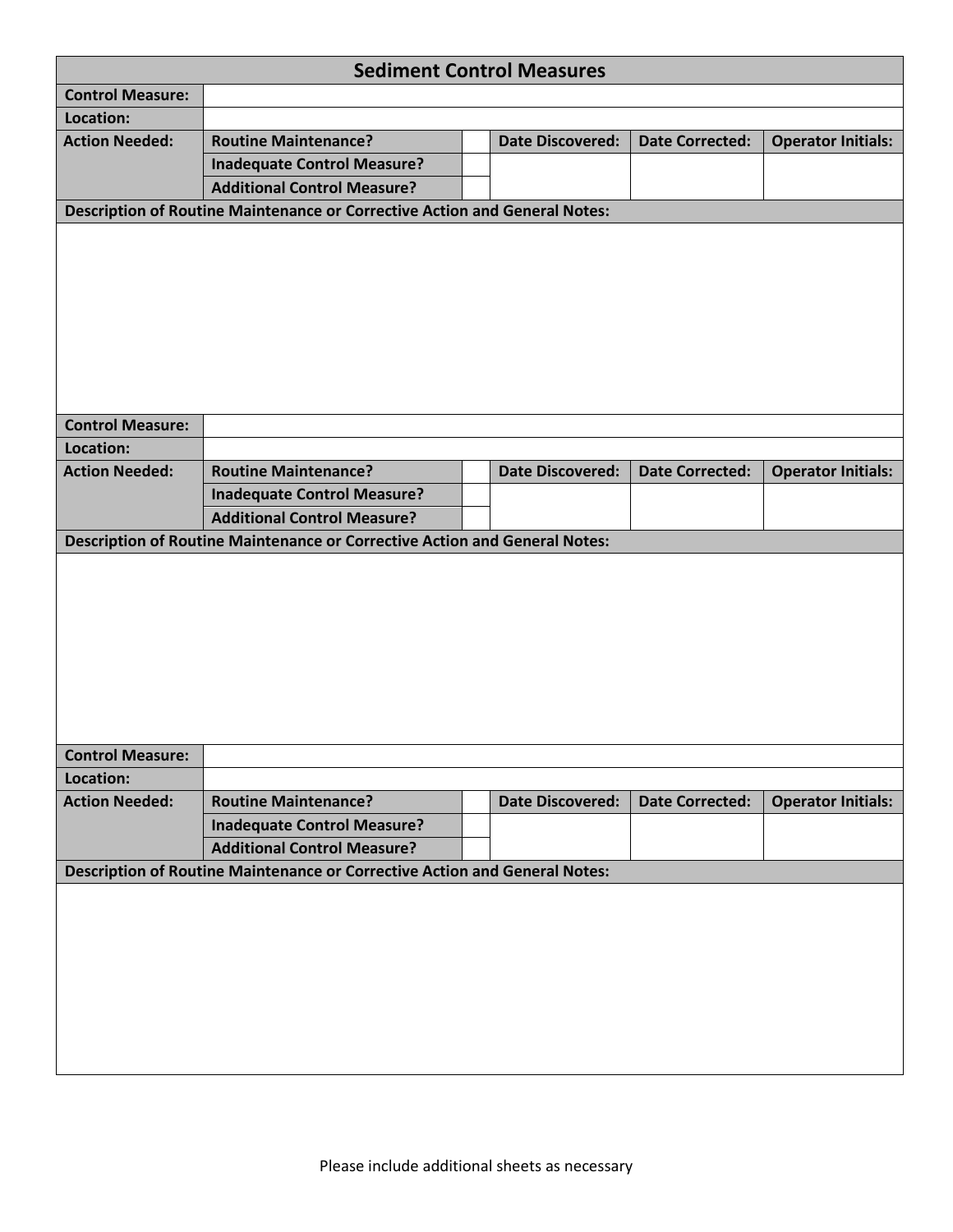|                         |                                                                            |  | <b>Erosion Control Measures</b> |                        |                           |  |  |
|-------------------------|----------------------------------------------------------------------------|--|---------------------------------|------------------------|---------------------------|--|--|
| <b>Control Measure:</b> |                                                                            |  |                                 |                        |                           |  |  |
| Location:               |                                                                            |  |                                 |                        |                           |  |  |
| <b>Action Needed:</b>   | <b>Routine Maintenance?</b>                                                |  | <b>Date Discovered:</b>         | <b>Date Corrected:</b> | <b>Operator Initials:</b> |  |  |
|                         | <b>Inadequate Control Measure?</b>                                         |  |                                 |                        |                           |  |  |
|                         | <b>Additional Control Measure?</b>                                         |  |                                 |                        |                           |  |  |
|                         | Description of Routine Maintenance or Corrective Action and General Notes: |  |                                 |                        |                           |  |  |
|                         |                                                                            |  |                                 |                        |                           |  |  |
|                         |                                                                            |  |                                 |                        |                           |  |  |
|                         |                                                                            |  |                                 |                        |                           |  |  |
|                         |                                                                            |  |                                 |                        |                           |  |  |
|                         |                                                                            |  |                                 |                        |                           |  |  |
|                         |                                                                            |  |                                 |                        |                           |  |  |
|                         |                                                                            |  |                                 |                        |                           |  |  |
|                         |                                                                            |  |                                 |                        |                           |  |  |
| <b>Control Measure:</b> |                                                                            |  |                                 |                        |                           |  |  |
| Location:               |                                                                            |  |                                 |                        |                           |  |  |
| <b>Action Needed:</b>   | <b>Routine Maintenance?</b>                                                |  | <b>Date Discovered:</b>         | <b>Date Corrected:</b> | <b>Operator Initials:</b> |  |  |
|                         | <b>Inadequate Control Measure?</b>                                         |  |                                 |                        |                           |  |  |
|                         | <b>Additional Control Measure?</b>                                         |  |                                 |                        |                           |  |  |
|                         | Description of Routine Maintenance or Corrective Action and General Notes: |  |                                 |                        |                           |  |  |
|                         |                                                                            |  |                                 |                        |                           |  |  |
|                         |                                                                            |  |                                 |                        |                           |  |  |
|                         |                                                                            |  |                                 |                        |                           |  |  |
|                         |                                                                            |  |                                 |                        |                           |  |  |
|                         |                                                                            |  |                                 |                        |                           |  |  |
|                         |                                                                            |  |                                 |                        |                           |  |  |
|                         |                                                                            |  |                                 |                        |                           |  |  |
|                         |                                                                            |  |                                 |                        |                           |  |  |
| <b>Control Measure:</b> |                                                                            |  |                                 |                        |                           |  |  |
| Location:               |                                                                            |  |                                 |                        |                           |  |  |
| <b>Action Needed:</b>   | <b>Routine Maintenance?</b>                                                |  | <b>Date Discovered:</b>         | <b>Date Corrected:</b> | <b>Operator Initials:</b> |  |  |
|                         | <b>Inadequate Control Measure?</b>                                         |  |                                 |                        |                           |  |  |
|                         | <b>Additional Control Measure?</b>                                         |  |                                 |                        |                           |  |  |
|                         | Description of Routine Maintenance or Corrective Action and General Notes: |  |                                 |                        |                           |  |  |
|                         |                                                                            |  |                                 |                        |                           |  |  |
|                         |                                                                            |  |                                 |                        |                           |  |  |
|                         |                                                                            |  |                                 |                        |                           |  |  |
|                         |                                                                            |  |                                 |                        |                           |  |  |
|                         |                                                                            |  |                                 |                        |                           |  |  |
|                         |                                                                            |  |                                 |                        |                           |  |  |
|                         |                                                                            |  |                                 |                        |                           |  |  |
|                         |                                                                            |  |                                 |                        |                           |  |  |
|                         |                                                                            |  |                                 |                        |                           |  |  |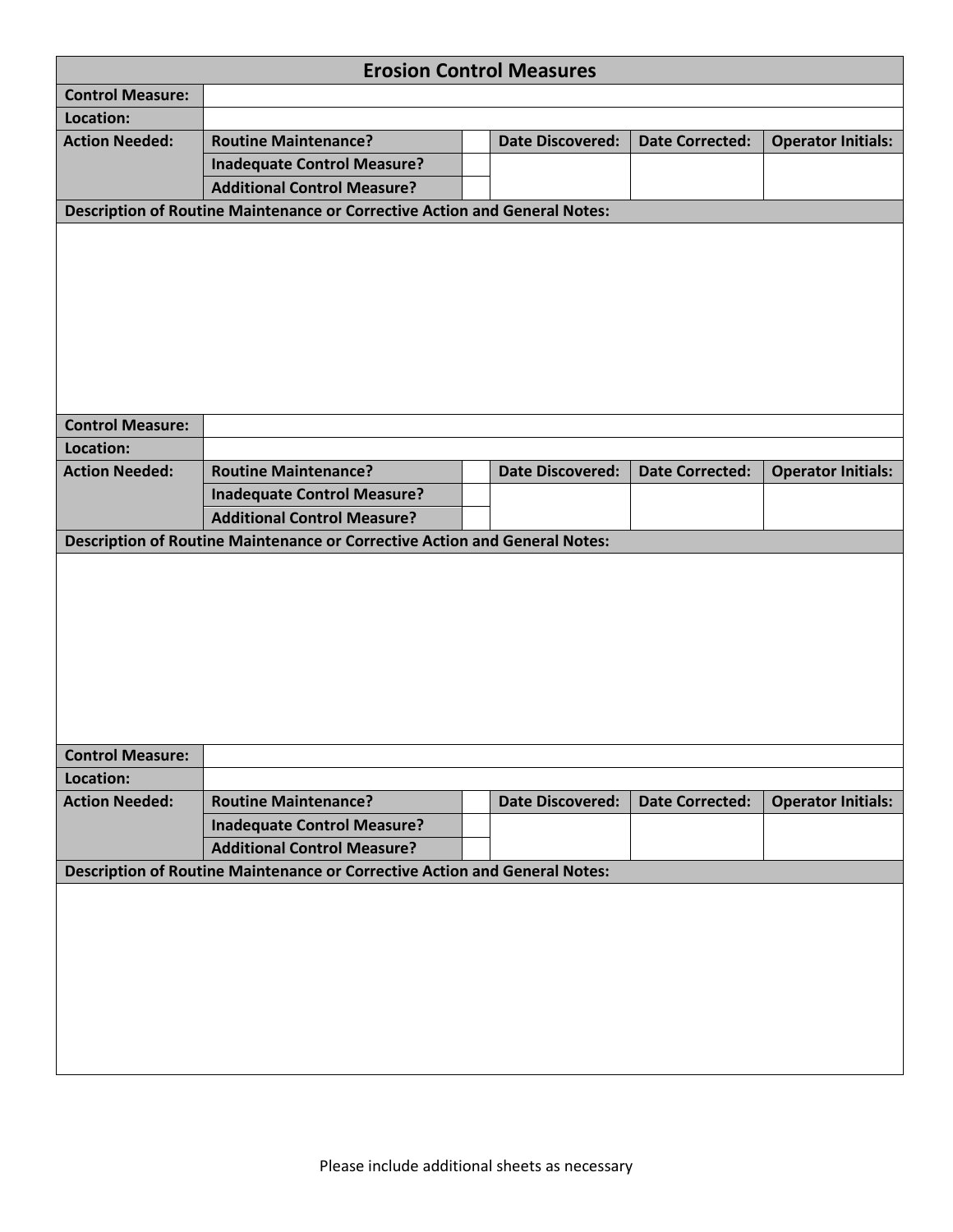|                         | <b>Materials Management Control Measures</b>                                      |                         |                        |                           |
|-------------------------|-----------------------------------------------------------------------------------|-------------------------|------------------------|---------------------------|
| <b>Control Measure:</b> |                                                                                   |                         |                        |                           |
| Location:               |                                                                                   |                         |                        |                           |
| <b>Action Needed:</b>   | <b>Routine Maintenance?</b>                                                       | <b>Date Discovered:</b> | <b>Date Corrected:</b> | <b>Operator Initials:</b> |
|                         | <b>Inadequate Control Measure?</b>                                                |                         |                        |                           |
|                         | <b>Additional Control Measure?</b>                                                |                         |                        |                           |
|                         | Description of Routine Maintenance or Corrective Action and General Notes:        |                         |                        |                           |
|                         |                                                                                   |                         |                        |                           |
|                         |                                                                                   |                         |                        |                           |
|                         |                                                                                   |                         |                        |                           |
|                         |                                                                                   |                         |                        |                           |
|                         |                                                                                   |                         |                        |                           |
|                         |                                                                                   |                         |                        |                           |
|                         |                                                                                   |                         |                        |                           |
|                         |                                                                                   |                         |                        |                           |
| <b>Control Measure:</b> |                                                                                   |                         |                        |                           |
| Location:               |                                                                                   |                         |                        |                           |
| <b>Action Needed:</b>   | <b>Routine Maintenance?</b>                                                       | <b>Date Discovered:</b> | <b>Date Corrected:</b> | <b>Operator Initials:</b> |
|                         | <b>Inadequate Control Measure?</b>                                                |                         |                        |                           |
|                         | <b>Additional Control Measure?</b>                                                |                         |                        |                           |
|                         | Description of Routine Maintenance or Corrective Action and General Notes:        |                         |                        |                           |
|                         |                                                                                   |                         |                        |                           |
|                         |                                                                                   |                         |                        |                           |
|                         |                                                                                   |                         |                        |                           |
|                         |                                                                                   |                         |                        |                           |
|                         |                                                                                   |                         |                        |                           |
|                         |                                                                                   |                         |                        |                           |
|                         |                                                                                   |                         |                        |                           |
|                         |                                                                                   |                         |                        |                           |
|                         |                                                                                   |                         |                        |                           |
| <b>Control Measure:</b> |                                                                                   |                         |                        |                           |
| Location:               |                                                                                   |                         |                        |                           |
| <b>Action Needed:</b>   | <b>Routine Maintenance?</b>                                                       | <b>Date Discovered:</b> | <b>Date Corrected:</b> | <b>Operator Initials:</b> |
|                         | <b>Inadequate Control Measure?</b>                                                |                         |                        |                           |
|                         | <b>Additional Control Measure?</b>                                                |                         |                        |                           |
|                         | <b>Description of Routine Maintenance or Corrective Action and General Notes:</b> |                         |                        |                           |
|                         |                                                                                   |                         |                        |                           |
|                         |                                                                                   |                         |                        |                           |
|                         |                                                                                   |                         |                        |                           |
|                         |                                                                                   |                         |                        |                           |
|                         |                                                                                   |                         |                        |                           |
|                         |                                                                                   |                         |                        |                           |
|                         |                                                                                   |                         |                        |                           |
|                         |                                                                                   |                         |                        |                           |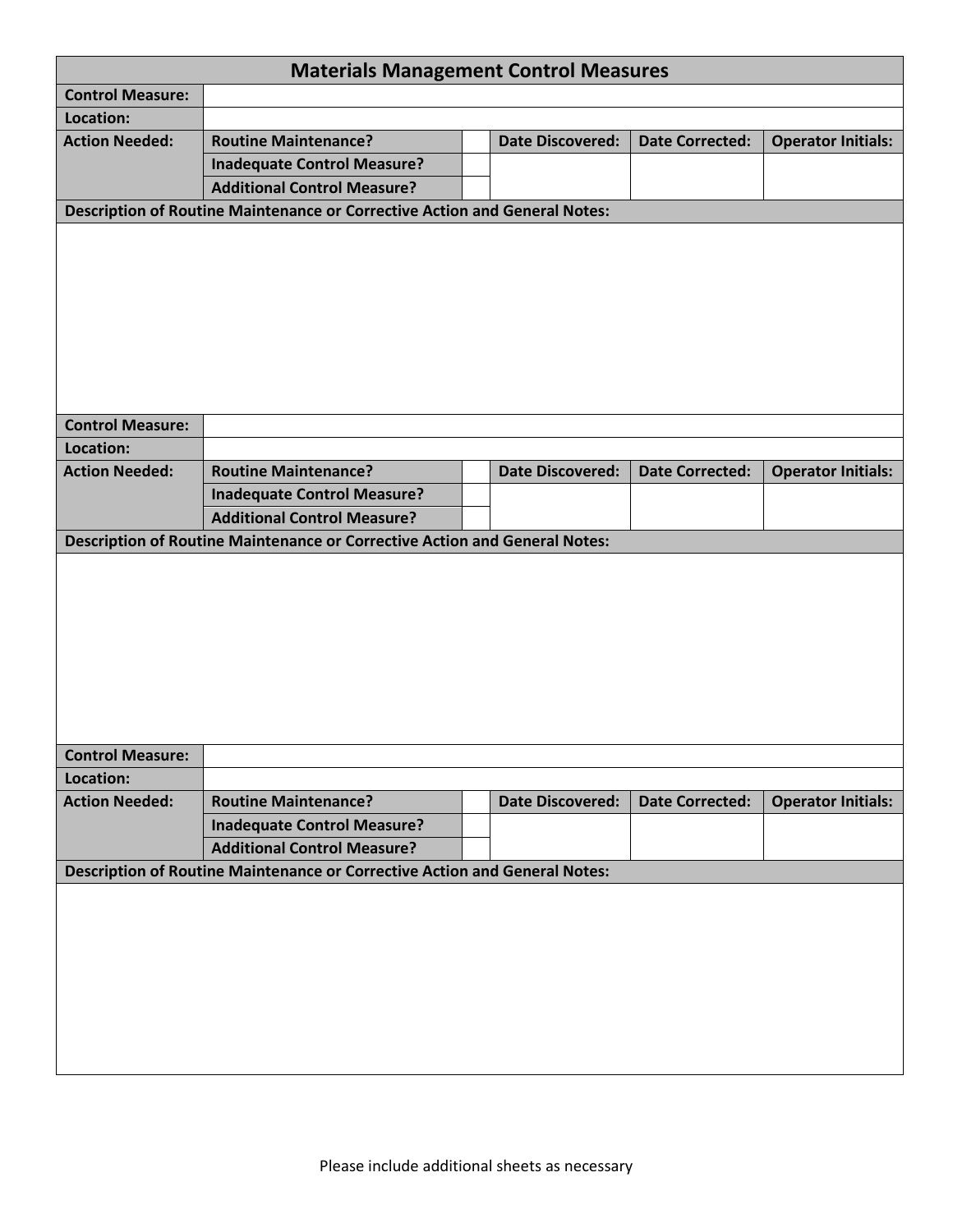| <b>Site Management Control Measures</b>                                    |                                                                                   |  |                         |                        |                           |  |  |
|----------------------------------------------------------------------------|-----------------------------------------------------------------------------------|--|-------------------------|------------------------|---------------------------|--|--|
| <b>Control Measure:</b>                                                    |                                                                                   |  |                         |                        |                           |  |  |
| Location:                                                                  |                                                                                   |  |                         |                        |                           |  |  |
| <b>Action Needed:</b>                                                      | <b>Routine Maintenance?</b>                                                       |  | <b>Date Discovered:</b> | <b>Date Corrected:</b> | <b>Operator Initials:</b> |  |  |
|                                                                            | <b>Inadequate Control Measure?</b>                                                |  |                         |                        |                           |  |  |
|                                                                            | <b>Additional Control Measure?</b>                                                |  |                         |                        |                           |  |  |
| Description of Routine Maintenance or Corrective Action and General Notes: |                                                                                   |  |                         |                        |                           |  |  |
|                                                                            |                                                                                   |  |                         |                        |                           |  |  |
|                                                                            |                                                                                   |  |                         |                        |                           |  |  |
|                                                                            |                                                                                   |  |                         |                        |                           |  |  |
|                                                                            |                                                                                   |  |                         |                        |                           |  |  |
|                                                                            |                                                                                   |  |                         |                        |                           |  |  |
|                                                                            |                                                                                   |  |                         |                        |                           |  |  |
|                                                                            |                                                                                   |  |                         |                        |                           |  |  |
|                                                                            |                                                                                   |  |                         |                        |                           |  |  |
| <b>Control Measure:</b>                                                    |                                                                                   |  |                         |                        |                           |  |  |
| Location:                                                                  |                                                                                   |  |                         |                        |                           |  |  |
| <b>Action Needed:</b>                                                      | <b>Routine Maintenance?</b>                                                       |  | <b>Date Discovered:</b> | <b>Date Corrected:</b> | <b>Operator Initials:</b> |  |  |
|                                                                            | <b>Inadequate Control Measure?</b>                                                |  |                         |                        |                           |  |  |
|                                                                            | <b>Additional Control Measure?</b>                                                |  |                         |                        |                           |  |  |
|                                                                            | Description of Routine Maintenance or Corrective Action and General Notes:        |  |                         |                        |                           |  |  |
|                                                                            |                                                                                   |  |                         |                        |                           |  |  |
|                                                                            |                                                                                   |  |                         |                        |                           |  |  |
|                                                                            |                                                                                   |  |                         |                        |                           |  |  |
|                                                                            |                                                                                   |  |                         |                        |                           |  |  |
|                                                                            |                                                                                   |  |                         |                        |                           |  |  |
|                                                                            |                                                                                   |  |                         |                        |                           |  |  |
|                                                                            |                                                                                   |  |                         |                        |                           |  |  |
|                                                                            |                                                                                   |  |                         |                        |                           |  |  |
| <b>Control Measure:</b>                                                    |                                                                                   |  |                         |                        |                           |  |  |
| Location:                                                                  |                                                                                   |  |                         |                        |                           |  |  |
| <b>Action Needed:</b>                                                      | <b>Routine Maintenance?</b>                                                       |  | <b>Date Discovered:</b> | <b>Date Corrected:</b> | <b>Operator Initials:</b> |  |  |
|                                                                            | <b>Inadequate Control Measure?</b>                                                |  |                         |                        |                           |  |  |
|                                                                            | <b>Additional Control Measure?</b>                                                |  |                         |                        |                           |  |  |
|                                                                            | <b>Description of Routine Maintenance or Corrective Action and General Notes:</b> |  |                         |                        |                           |  |  |
|                                                                            |                                                                                   |  |                         |                        |                           |  |  |
|                                                                            |                                                                                   |  |                         |                        |                           |  |  |
|                                                                            |                                                                                   |  |                         |                        |                           |  |  |
|                                                                            |                                                                                   |  |                         |                        |                           |  |  |
|                                                                            |                                                                                   |  |                         |                        |                           |  |  |
|                                                                            |                                                                                   |  |                         |                        |                           |  |  |
|                                                                            |                                                                                   |  |                         |                        |                           |  |  |
|                                                                            |                                                                                   |  |                         |                        |                           |  |  |
|                                                                            |                                                                                   |  |                         |                        |                           |  |  |